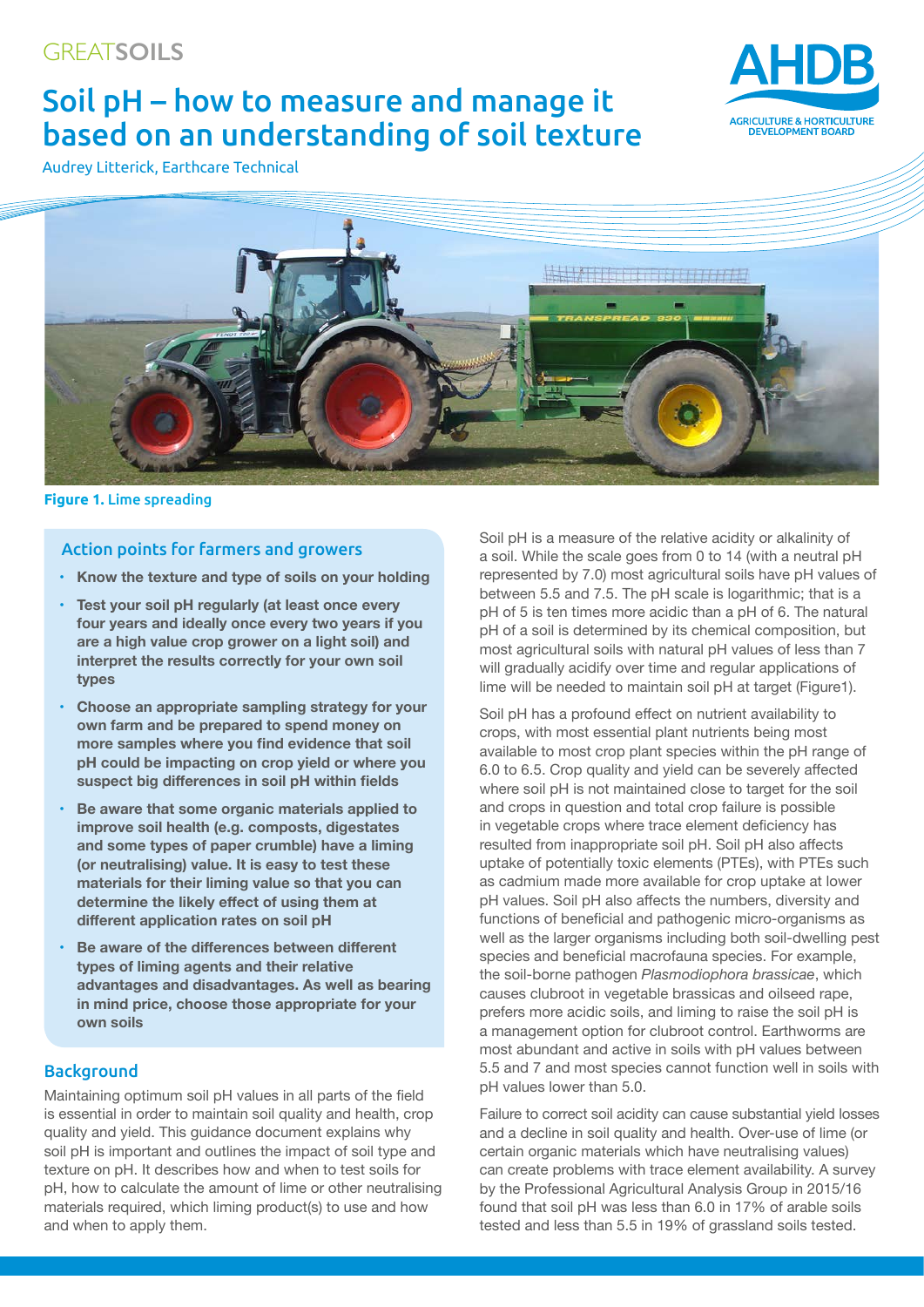## Understanding soil types and soil texture

You can more effectively manage the pH of your soils if you understand their key properties including, in particular, the depth, texture and organic matter content of the main horizons (or layers). Texture can be defined as the relative proportions of sand, silt and clay in a soil. The depth, texture and organic matter content affect the target pH value which you should set for each field and will help determine how much lime (or liming agent) to add and how often.

UK soils have been comprehensively surveyed, tested, classified and studied over the past 75 years, but it is only very recently that practical information on soil types has become widely available digitally and online through the development of web-based tools.

In England and Wales, the LandIS Soils Portal, developed by Cranfield Soil and AgriFood Institute (CSAI), allows users to access a wide variety of information on soils. Within the portal, the Soilscapes website (**[www.landis.org.uk/](http://www.landis.org.uk/soilscapes) [soilscapes](http://www.landis.org.uk/soilscapes)**) conveys a summary of the broad regional differences in the soil landscapes of England and Wales. It has been tailored to provide extensive, understandable and useful interpreted soil data for the non-soil specialist. It is not intended as a means for supporting detailed studies of farm soils or to support commercial activities. For such applications, a parallel service, Soils Site Reporter (**[www.landis.org.uk/services/sitereporter.cfm](http://www.landis.org.uk/services/sitereporter.cfm)**) provides comprehensive reporting for specific locations.

In Scotland, the National Soils Database for Scotland is held by the James Hutton Institute and the SIFSS (Soil Information for Scottish Soils) website has been created with the aim of allowing users to access information on soils throughout Scotland (**[sifss.hutton.ac.uk](http://sifss.hutton.ac.uk)**). SIFSS is also available from the same web page as a free iphone app for you to find out about the soil types in your area, discover the differences between cultivated and uncultivated soils and also to examine a range of key indicators of soil quality.

Also available for soils throughout the UK is the British Geological Society (BGS) mySOIL smartphone app (**[www.bgs.ac.uk/mySoil](http://www.bgs.ac.uk/mySoil)**). This app seeks to promote the distribution of freely available data through smartphone and tablet technologies. mySoil lets you take a soil properties map of Britain with you wherever you go, helping you learn about the soil beneath your feet.

At the national level, soils are often mapped by Major Soil Group or sub-group, but at the farm level, soil series is the mapping unit and there are typically between two and four soil series on any one farm. Being able to identify the soil types on your farm and linking them to knowledge of the soil characteristics is an important first step in helping you to manage your soils more sustainably and profitably. Recent improvements in the availability of soils information online means that farmers can learn about their own soils easily and with very little cost.

#### **Nutrient Management Guide (RB209) and Scottish Technical Notes**

A simplified approach to soil types is taken in the **[Nutrient Management Guide \(RB209\)](http://www.ahdb.org.uk/projects/RB209.aspx)** and Technical Notes, although the definitions used differ between England/ Wales and Scotland. In England and Wales, mineral soils

(< 10% organic matter) are grouped into light sand; shallow; medium; deep clayey and deep silty soils. Organic soils are defined as containing between 10 and 20% organic matter and peaty soils more than 20% organic matter.

In Scotland, mineral soils (< 15% organic matter) are grouped into shallow; sands; sandy loams and "other mineral soils". "Other mineral soil" textures include sandy silt loam, silt loam and clay soils (with  $> 15\%$  clay content). Organic soils are grouped into humose (between 15 and 35% organic matter) and peaty soils (> 35% organic matter).

#### **Determining soil texture**

Soil texture can be determined accurately through laboratory analysis, but for practical purposes, it can be assessed by hand using the following method:

Take about a dessert spoonful of soil. If dry, wet up gradually, kneading thoroughly between finger and thumb, until the soil aggregates, or crumbs are broken down. You need to add sufficient moisture to hold the soil particles together and to allow the soil to show its maximum stickiness. Follow the instructions in Figure 2 below to identify the textural class.



**Figure 2.** Assessment of Soil Texture, courtesy of SRUC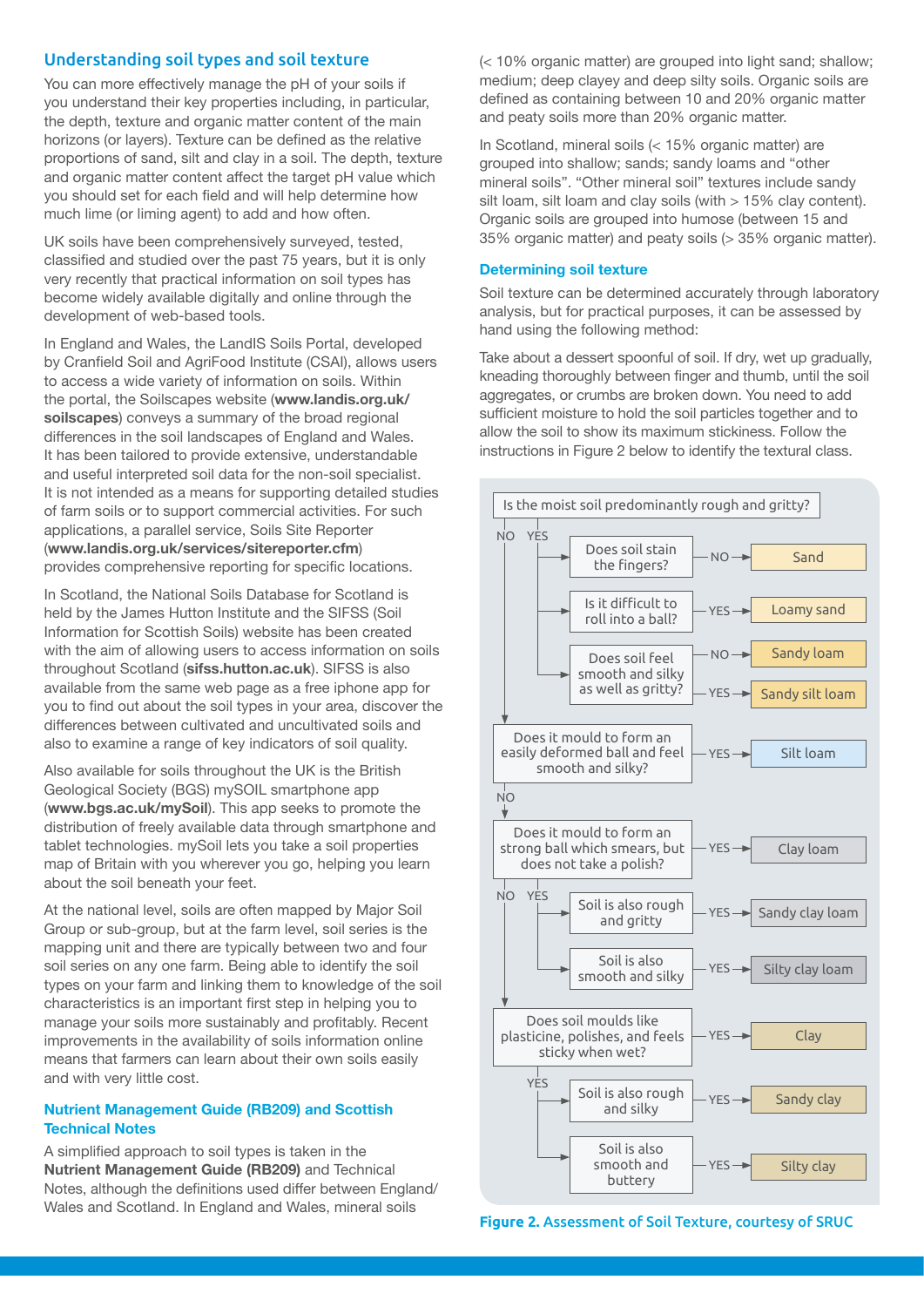# Soil pH targets and soil pH testing

There are broad differences between soils in England and Wales and Scottish soils. For example, Scottish soils often have naturally lower pH levels than those in England and they often contain higher organic matter levels. For these and other reasons, soil testing methods and recommendations for use of lime and fertilisers have been developed separately for the Nutrient Management Guide (RB209) for use in England and Wales from those in Scotland (SRUC, Technical Note 656).

Recommended target soil pH values for England, Wales and Northern Ireland and for Scotland are shown in Table 1 for arable and grassland on mineral and peaty soils. Different laboratories use different solutions when testing soil pH and care must be taken when interpreting the results. In England and Wales, water is used. The (Scottish) SRUC soil testing lab uses calcium chloride solution (0.01 M CaCl2), but adds 0.6 to their results so that they can be compared with the results of tests done using water. Some other labs are now using calcium chloride solution too, but do not add 0.6 to their results before sending them out to farmers. It is important to clarify whether water or calcium chloride solution has been used and whether 0.6 is being added to the results where calcium chloride solution has been used. Only if this is known can soil pH values be compared with target values and past results so that appropriate management decisions can be made for the soil in question.

# Lime recommendations for different soil types

Lime recommendations in the Nutrient Management Guide (RB209) take the form of look-up tables. In their routine soil analysis package, the SRUC soil testing lab measures dry soil bulk density along with pH and provides a lime requirement for each soil in tonnes per hectare (t/ha) of ground limestone. Look-up tables are also provided in the SRUC (2014), which are similar to those in the Nutrient Management Guide (RB209).

Although the recommendations and the way in which they are presented differs somewhat between England/ Wales and Scotland, the principles are very similar. For each field, the amount of lime to apply will depend on the soil pH, soil texture, soil organic matter content and the target pH. Clay and organic soils require more lime than sandy soils to increase the soil pH by one unit, but sandy soils will generally require more frequent liming. Lime recommendations are usually for a 20 cm depth of cultivated soil or for a 7.5 cm depth of grassland soil.

Where soil is acid below 20 cm and soils are ploughed for arable crops, a larger dressing of lime should be applied.

However, if more than 10 t/ha is needed, then half should be deeply cultivated in, with the remainder applied to the soil surface and worked in (Figure 1, see page 1). Where cultivations are minimal, no more than 7.5 t/ha should be applied in a single application. Lime should be applied at least 6 months prior to sowing in order to allow soil pH to increase before sowing and before application of phosphate fertilisers.

# Types of liming materials and their use

Liming materials are usually purchased on the basis of price relative to their neutralising value, that is the extent to which they can increase soil pH and, to the fineness of the products. The more finely ground the product, the more rapidly soil pH tends to rise following application. However, properties other than the neutralising value should in some cases be taken into account (eg calcium content, magnesium (Mg) content), the additional value gained from organic matter in the liming material, such as with some types of compost, or phosphate content, as with some types of biosolids.

Some UK farmers and growers are now testing their soils for base cation saturation ratios, which places emphasis on the importance of the ratio between the quantities of certain cations present including Ca and Mg. A common question is whether there is a detrimental effect from adding extra Mg (in the form of magnesian limestone) where soil pH is below target but where the soil Mg is above the target of Index 2 (moderate in Scotland). Calcium can improve the structure of heavy soils by causing the soil particles to move apart, thus improving aeration and drainage, whereas magnesium makes the soil particles stick together. It is the ratio between the concentrations of these two cations that has an impact on soil structure. As a general rule, if your soil has a Mg index of 3 (high in Scotland) then it would be wise to consider applying a liming agent which contains little or no Mg rather than choosing magnesian limestone. This may also help to avoid potash (K) deficiencies which can be brought on by an excessively high Mg:K ratio.

A considerable amount of research has been done worldwide aimed at interpreting the role of cation ratios on soil structure. However, very little of it clearly demonstrates the benefit of having a particular ratio of Ca:Mg (both of which are essential plant nutrients). It would be quite possible to achieve the "chosen ratio" between them, yet have a soil which contained either very low or very high levels of both. Although there is no definitive ratio, a ratio of extractable Ca:Mg in clay soils of between 4:1 and 7:1 is expected to ensure that Mg is not excessive and likely to be detrimental to soil structure and aeration.

#### **Table 1.** Target values for soils in England, Wales and Northern Ireland and for Scotland

|                            | Optimum soil pH      |                                  |                      |                    |  |  |  |
|----------------------------|----------------------|----------------------------------|----------------------|--------------------|--|--|--|
|                            |                      | England, Wales, Northern Ireland | Scotland             |                    |  |  |  |
|                            | <b>Mineral soils</b> | <b>Peaty soils</b>               | <b>Mineral soils</b> | <b>Peaty soils</b> |  |  |  |
| Continuous arable cropping | 6.5                  | 5.8                              | $6.0 - 6.2$          | $5.7 - 5.9$        |  |  |  |
| Continuous grassland       | 6.0                  | 5.3                              | 6.0                  | $5.3 - 5.5$        |  |  |  |

In arable rotations, growing acid-sensitive crops such as sugar beet, maintaining soil pH at 6.5 - 7.0 is justified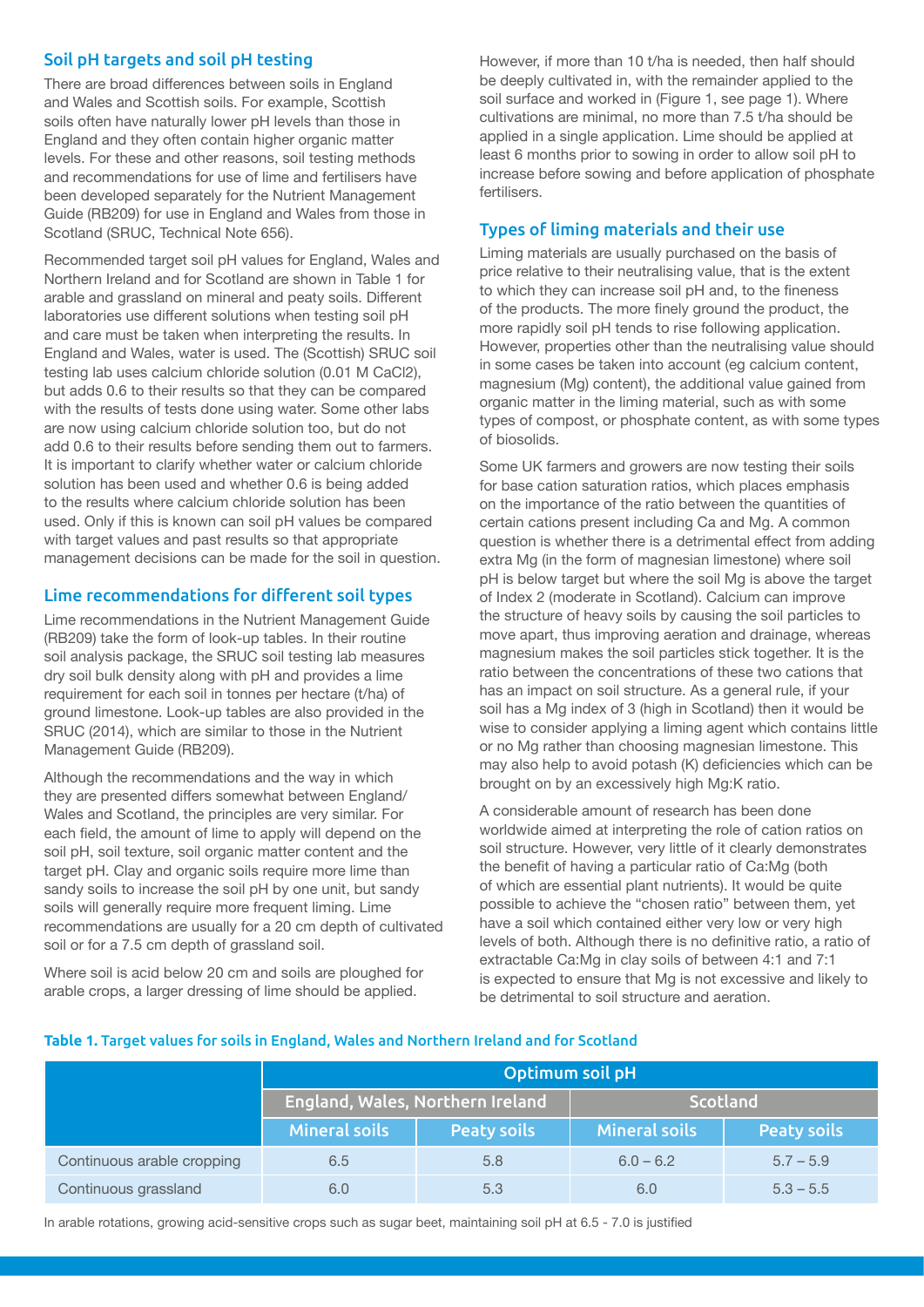Liming agents are labelled as having a neutralising value (NV) compared with pure calcium oxide (CaO). Lime recommendations are usually given in terms of ground limestone or ground chalk (which has a NV of 45-55%) but other liming materials can be used providing the appropriate application rate is calculated based on their known NV. Table 2 shows the NV (or typical NVs) of common liming materials including some bulky organic fertilisers.

It is important to take into account the NV of certain organic materials, which are often applied for reasons other than their NV (for example for the phosphate in biosolids or the organic matter in composts).

| <b>Liming material</b>    | <b>NV</b><br>(% of CaO) | Also contains (kg/fresh tonne)         |          |      |            |                 |  |
|---------------------------|-------------------------|----------------------------------------|----------|------|------------|-----------------|--|
|                           |                         | N <sub>1</sub>                         | $P_2O_5$ | K, O | <b>MgO</b> | SO <sub>3</sub> |  |
| Ground chalk / Limestone  | $50 - 55$               |                                        |          |      |            |                 |  |
| Magnesian limestone       | $50 - 55$               |                                        |          |      | 150        |                 |  |
| <b>Hydrated lime</b>      | $~1$ ~70                |                                        |          |      |            |                 |  |
| <b>Burnt lime</b>         | ~80                     |                                        |          |      |            |                 |  |
| Sugar beet lime           | $22 - 32$               |                                        | $7 - 10$ |      | $5 - 7$    | $3 - 5$         |  |
| Mushroom compost          | $10 - 30*$              | 6.0                                    | 5.0      | 9.0  |            |                 |  |
| Lime stabilised biosolids | $12 - 17$               | 8.5                                    | 26.0     | 0.8  | 8.5        | 2.4             |  |
| Green compost             | $2 - 10$                | 7.5                                    | 3.0      | 5.5  | 3.4        | 2.6             |  |
| Green food compost        | $5 - 15$                | 11.5                                   | 3.8      | 8.0  | 3.4        | 3.4             |  |
| Paper crumble             | $2 - 4$                 | Nutrients depending on type and source |          |      |            |                 |  |
| Cattle FYM                | $\overline{0}$          | 6.0                                    | 3.2      | 8.0  | 1.8        | 2.4             |  |

## **Table 2.** NV or typical NV and average nutrient contents of common inorganic and bulky organic liming materials.

\*No published UK average value for the neutralising value of mushroom compost has been found. The value has been estimated based on results obtained from testing a limited number of samples.

Sometimes soil pH can change in ways which growers don't expect. In 2002, a Scottish grower with an arable and vegetable rotation began taking quality food/green composts in an effort to improve the health and quality of soils in some of his fields (Figure 3). He had tested his soil pH just prior to starting to take compost and it was between 6.3 and 6.5 – on target for an arable/vegetable rotation in Scotland. He applied food/green compost at 20 t/ha each year for three years in a row to his chosen fields and felt that by year four, the soil was more waterretentive in dry spells and easier to work in wet conditions. However, he then started seeing trace element deficiencies in several crops (eg manganese deficiency in cereals).

He then conducted tissue analysis on his crops and tested his soil for pH. The crops were indeed manganesedeficient and the soil pH was sitting at 7.6. What the farmer had failed to realise was that this particular compost had a significant neutralising value (as some, but not all, composts do). Applying this compost had had a measurable (and in this case undesirable) impact on the pH of his soils. When applying organic materials which might have a neutralising value (in particular composts [including mushroom composts], fibre digestates, paper crumbles and biosolids) you should always ask the seller/ provider for test results showing its neutralising value. If the seller/provider does not know (and they often don't!) then it is worth getting the material tested for its neutralising value at a reputable lab.



**Figure 3.** PAS 100-accredited food/green compost, which can be a useful liming agent.